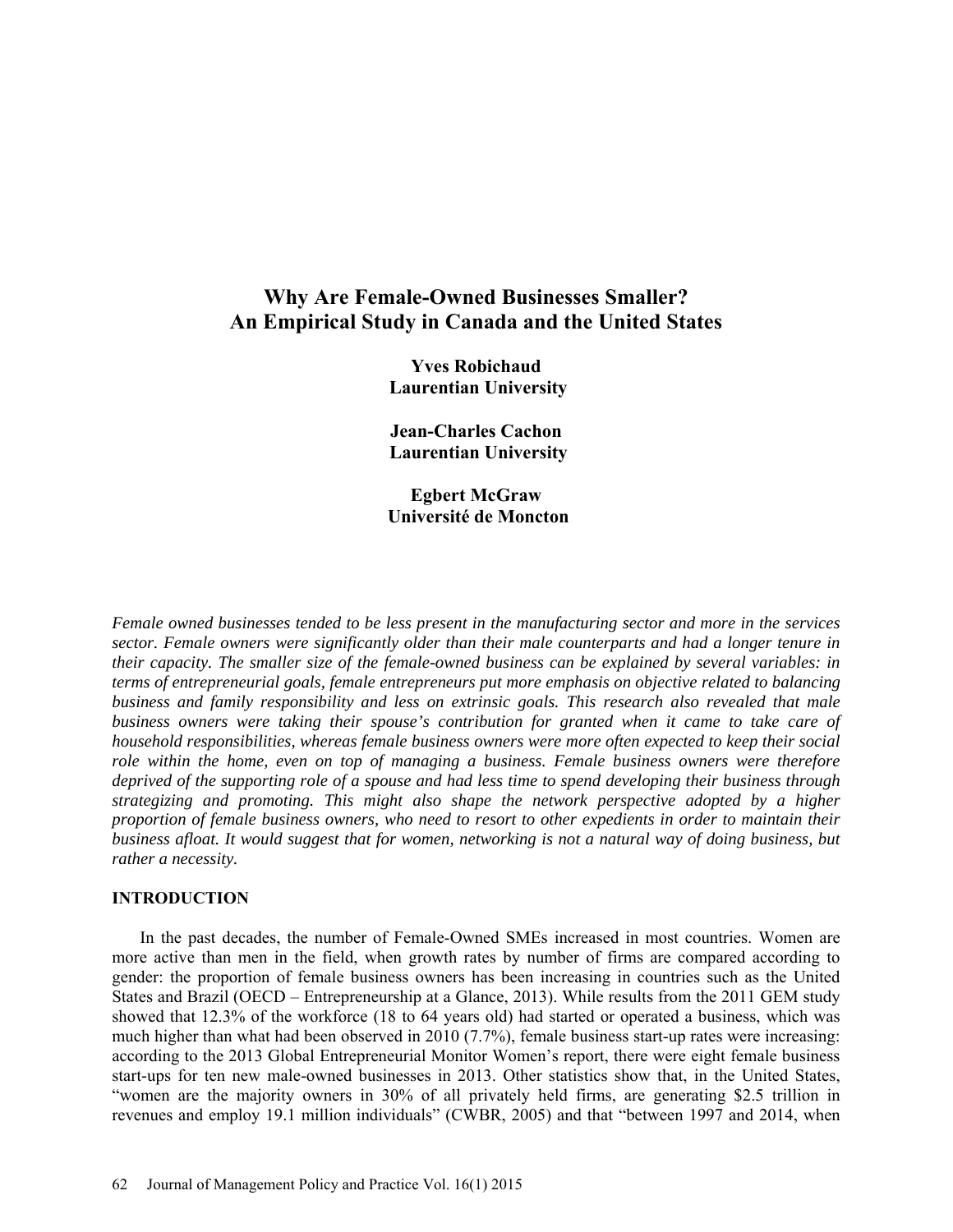the number of businesses in the United States increased by 47%, the number of women-owned firms increased by 68% - a rate 1-1/2 times the national average." (Weeks, 2014).

In 2007, 16% of Canadian SMEs were majority female-owned (Jung, 2010), and were representing over \$117 billion per annum of economic activity (Orser, 2011). In Quebec province, a 2012 Female Entrepreneurial Index revealed that in a four-year period the total proportion of female business owners grew from 5.5 to 9.4% of the total population, while male entrepreneur proportions in that province had a more modest progression of 9% to 11% of total population (Fondation de l'entrepreneurship, 2013).

Recent studies keep showing that female-owned firms contribute considerably to the economy as their relative importance has increased in the recent decades. Therefore, women investing in their future contribute to world economic growth and promote economic vitality. Despite this progress, research keeps presenting results where female-owned firms are generally smaller than male-owned ones and less geared towards growth (Cliff, 1998; Lerner, Brush and Hisrich, 1997; Orser and Hogarth-Scott, 2002; Anna *et al.,* 2000; Du Rietz and Henrekson, 2000; Rooney *et al.,* 2003; Minniti *et al.,* 2005; Fuller-Love, 2008; Cole and Mehran, 2009; Robichaud *et al*., 2013).

It appears therefore important to understand the factors explaining the smaller size of female-owned firms and limiting their growth. This study has been conducted in order to better understand why femaleowned businesses are smaller than those belonging to males. In this perspective, the research question was posited as thus: "What are the personal and organizational characteristics explaining why femaleowned firms are smaller than those owned by males?" To answer this question, a sample of 935 entrepreneurs (670 male and 265 female) from Canada and the United States was examined.<sup>2</sup>

#### **Literature Review**

Researchers' interest in female entrepreneurship issues dates back to the late 1970s (Hughes *et al*., 2012). The significant increase of the proportion of female entrepreneurs over the recent decades has resulted in a growth of research in the field. This literature review summarizes a number of models and approaches, as well as theoretical frameworks; all leading to various research perspectives, or attempting to explain female entrepreneurs' behavior. It must be noted however, that this review does not pretend to be exhaustive.

A first model, by Morris *et al*., (2006), identified six dimensions relevant to female entrepreneurs and growth: personal characteristics, entrepreneurial goals, barriers, organizational characteristics, entrepreneurial expectations (or factors relative to perceptions of success), as well as the entrepreneur's social and cultural identity. Among those barriers most often reported were the work-family conflict, inferior participation to relevant entrepreneurial networks, access to credit issues, lack of business experience, and social and cultural constraints. This model assumed that a stronger orientation of the entrepreneur towards growth would contribute to higher business growth.

Carter, Anderson and Shaw's (2001) extensive literature review on female entrepreneurship classified scholarly findings into six streams: 1) Entrepreneurial characteristics and motives, 2) Specific circumstances related to business start-up, such as motivations, resources, and constraints, 3) Management styles, 4) Financing and access to credit, 5) Network membership, and 6) Performance and growth. More recently, Hughes *et al*., (2012) emphasized the importance of considering the variety of experiences among female entrepreneurs, in terms of life experiences, intentions, and gendered forms of behavior (Davis and Shaver, 2012; Gupta, Turban, and Pareek, 2013).

Factors contributing to the success of female entrepreneurs have also been studied, as well as the obstacles faced by business women. Lee *et al*., (2009) proposed a model comprising a number of explanatory factors for the organizational performance of female-owned firms. These included family support, inheritance, ability to communicate, product/service competency, and managerial skills.

Several studies dealt with the barriers faced by female entrepreneurs (Women's Enterprise Centre, 2011; Daigneault, 2012; Sparling and Douglas, 2013). Despite the large number of obstacles mentioned, they can be categorized as follows: economic barriers (access to financing, cash flow issues), consumer demand barriers, human resources problems (e.g. lack of skilled workforce), and personal barriers (e.g. limited management experience and training, lack of mentoring).

Other authors (Brush *et al*., 2009) tried to better understand female entrepreneurs' behavior by comparing them to male entrepreneurs. This approach highlighted gender differences and focused on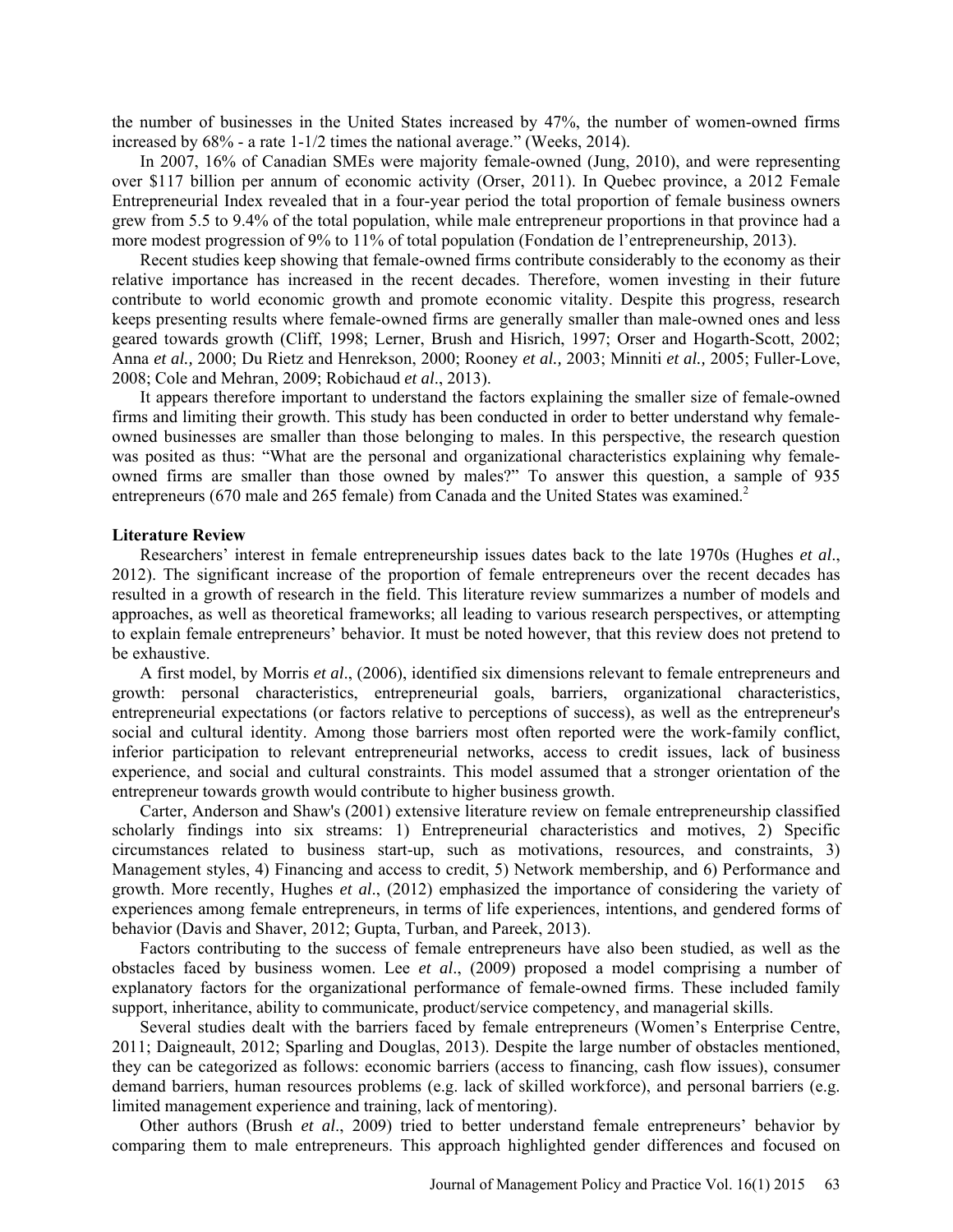factors that might explain why female-owned firms were smaller than those belonging to males. In their edited volume compiling the best papers from the Second Diana International Conference on Women's Entrepreneurship Research<sup>3</sup>, they identified and discussed factors influencing growth among femaleowned firms. Among the most frequently cited variables in these international empirical surveys were entrepreneurial networks, the choice of an economic sector, entrepreneurial motivations, financial issues and surrounding contexts, as well as other social, cultural, and economic variables.

To conclude, there are several explanatory recurrent factors in the literature that could contribute to the smaller size of female-owned businesses. Among these factors, the following were the most often cited: female-owned firms were generally more recent (Watson, 2003; Kelley *et al.*, 2013), women are more often involved in the retail and services sectors (Salman, 2002; U.S. Department of Commerce, 2010; Jung, 2010), and they often have a shorter business experience (Chabaud and Lebegue, 2013; U.S. Department of Commerce, 2010; Filion *et al*., 2004). Secondly, for family responsibility reasons, female entrepreneurs cannot devote as much time to their firm as men do (Loscoco and Robinson, 1991; Salman, 2002; Gurley-Calvez *et al*., 2009; Bardasi *et al*., 2011). Thirdly, some researchers found that women were less successful at developing strong networks with other entrepreneurs or potential stakeholders and financial supporters (Menzies *et al*., 2004; Moore, 2004; McGrath Cohoon *et al*., 2010; Bishop and Deason, 2013; Kelley *et al*., 2013): this prevents them from developing their business as rapidly as men. A fourth factor would reside in the diverging motivations for being in business: Cadieux *et al*. (2002) as well as several others have noted that while women try to pursue both social and economic objectives at the same time, male entrepreneurs tend to favor economic motives more often (Carter, Anderson and Shaw, 2001; DeMartino and Barbato, 2003; McGrath Cohoon *et al*., 2010; Kelley *et al*., 2013). Finally, a lesser access to financing and credit among female entrepreneurs as compared to their male counterparts has been widely cited as a potentially adverse factor to the development of female-owned firms (Cachon and Carter, 1989; Carter and Cannon, 1992; Carter and Rosa, 1998; Marlow and Patton, 2005; Wilson *et al*., 2007; Kwong, Jones-Evans and Thompson, 2012). According to some authors, (Coleman, 2000; Riding and Swift, 1990) female entrepreneurs might be the object of discrimination in loan granting on the part of financial institutions: in such instances, this would translate into higher interest rates and an obligation to provide a higher percentage of collateral in order to secure a loan.

Other scholarly publications tried to explain the differences observed among female-owned businesses with theories stemming from social sciences such as Economics, Sociology, and Psychology. For example, a group of entrepreneurship researchers (Fisher, Reuber and Dyke, 1993) proposed two feminist theoretical frameworks in order to include characteristics specific to female entrepreneurs: "liberal feminism" (LF) and "social feminism" (SF).

The liberal feminist perspective is based on the assumption that women can be as rational as men but are facing social and structural barriers that put them at a disadvantage when they enter the business world. This is why field research frequently observes among female entrepreneurs higher proportions of respondents who lack business training, experience, and suffer from discriminatory treatment (for example when seeking financing). Other gender differences related to traditional and non-traditionally gendered sectors, glass ceiling issues, as well as technical education issues (for example the paucity of female engineers) are also cited as part of social structural barriers facing women (Welter, Brush and de Bruin, 2014). Gender differences in such a theoretical context can be explained by the fact that women could not develop their complete potential. Logically, whence women will have access to the same opportunities enjoyed by men, they will be able to realize their full potential and gender differences will disappear.

The social feminist perspective locates the sources of gender differences within the socialization process whereby women develop gendered expectations and analytical frameworks conducting them to pursue goals and make decisions consistent with the place they perceive as being theirs within their social context. Contrarily to liberal feminism, social feminism does not consider both genders as similar, but would explain why women logically enter sectors where they can maximize their chances of success, rather than entering those where they would endure higher levels of risk, marginalization, and failure. In that respect, social feminism does not view women as inferior to men but, rather as able to develop distinctive skills concomitant with their social context. A central tenet of social feminism is that even if feminine experience and thinking has been denigrated, women's knowledge can lead to choices and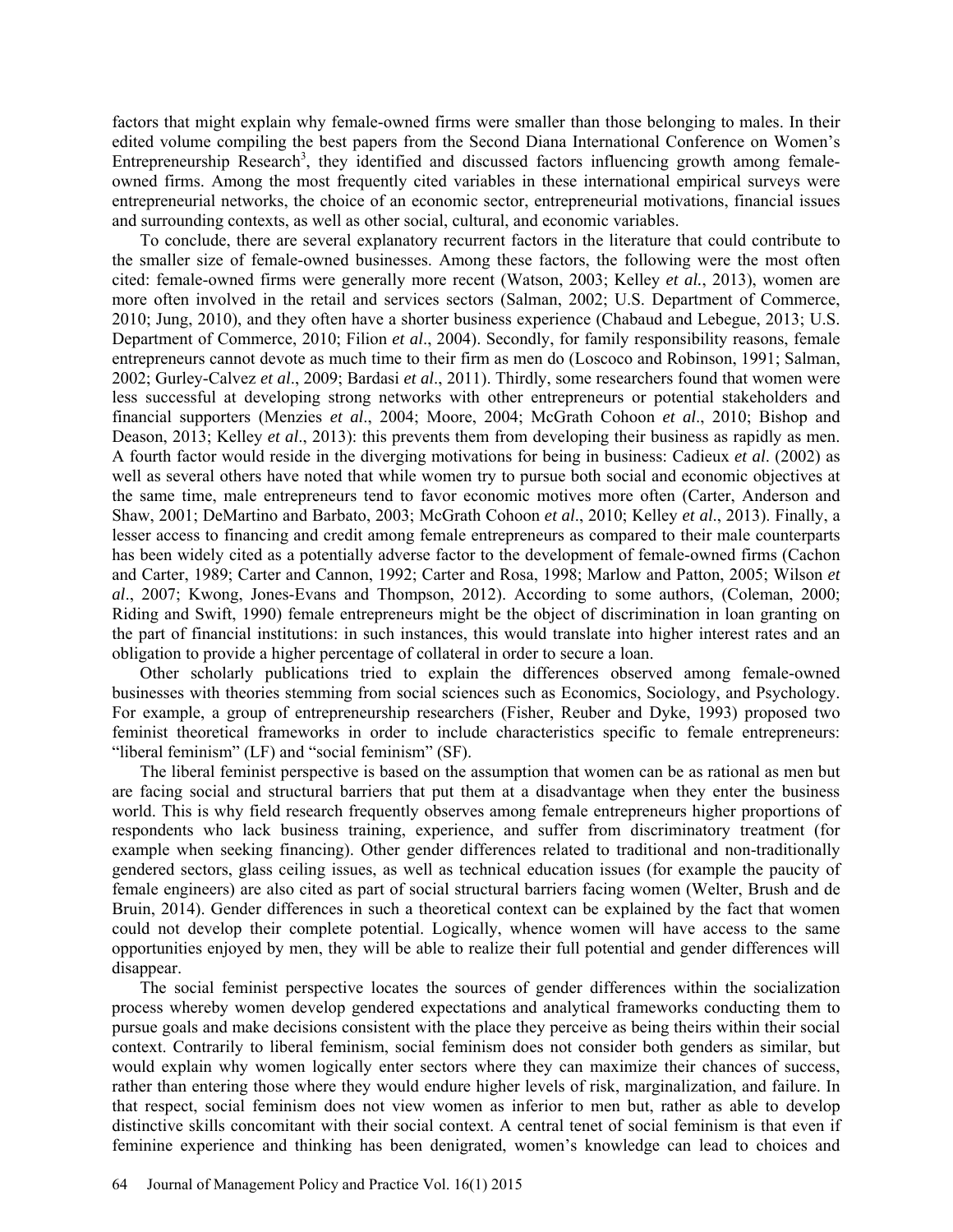behaviors as functional as those of men. As a consequence, social feminist theory predicts that gendered entrepreneurial behavior must be expected.

In general terms, the recent evolution of research in female entrepreneurship is towards a more in depth analysis of social and geographical contexts besides the necessary examination of each respondent's psychological and personal characteristics. As the profile of female entrepreneurs evolves, the characteristics of their firms tend to change along with the contextual descriptors involved. For example, geography can play a role in terms of business location, social context (ethnicity, being an immigrant, poverty, urban vs rural location, family issues such as spousal support), and other environmental factors (availability of skilled personnel, legal environment, financing). These added layers of contextual descriptors can only render ever more interesting the study of gender differences.

The following section describes the method adopted for the empirical part of this study in the following order: definition of a small and medium sized enterprise (SME), sampling and experiment process, variables and data analyses.

## **METHODOLOGY**

#### **Definition of an SME**

There is no universal definition of a small and medium sized enterprise (SME) in the literature. The Organisation for Economic Co-operation and Development's definition has been retained for the purpose of this research, whereby an SME is a firm with less than 250 employees.

Regarding the definition of a female entrepreneur, the one by Gasse and D'Amboise (1980) has been selected, i.e. "a person who contributes to the firm's capital and participates into its day-to-day activities". This definition excludes non-profit organizations and associations, government entities, and corporate subsidiaries.

#### **Samples Selection and Interview Process**

In Canada, the InfoCanada databank provided lists of 3,000 firms in the Atlantic provinces and 3,000 firms in Ontario (in July, 2012, these five provinces represented 46% of the Canadian total population. 1,002 businesses were contacted by telephone in the Atlantic, and 2,544 in Ontario, of which 15.4% agreed to participate in the Atlantic (154 firms) and 8.7% in Ontario (221 firms). Firms could not be contacted due to telephone disconnections or for lack of availability of the owner. The total number of Canadian respondents is 375. Data were collected via the "Survey Monkey" software or by mail in the Atlantic, and by telephone in Ontario.

In the United States, 5,530 firms were approached (3,530 from Western Kentucky and the Northern Nashville region of Tennessee and 2,000 from Illinois). Business lists were obtained from Small Business Development Centers and Chambers of Commerce in Western Kentucky and Tennessee, while Dun and Bradstreet listings were obtained for Illinois businesses located outside the Chicago metropolitan area. Response rates were 11.2% in both regions for totals of 395 respondents in Kentucky and Tennessee, and 224 in Illinois (total of 619 respondents). Surveys were administered by mail and "Survey Monkey" following telephone contacts.

#### **Variables**

The variables included in this research were part of a survey questionnaire for a study examining the following three dimensions: motivations/entrepreneurial goals, barriers/constraints encountered, and success factors. While the instrument had not been specifically designed to answer the aforementioned research question, it still contains a sufficiently large number of variables related to categories relevant to female entrepreneurship, including: personal characteristics, entrepreneurial motives/goals, contextual/sociological information (number of children at home, number of hours worked, spousal support and involvement), organizational data, financing, and entrepreneurial levels of expectation and satisfaction.

These variables have been divided into two main categories. Personal variables included the following: age, management experience, economic sector experience, education, and previous business ownership, intrinsic motivations, extrinsic motivations, family-related and independence/autonomy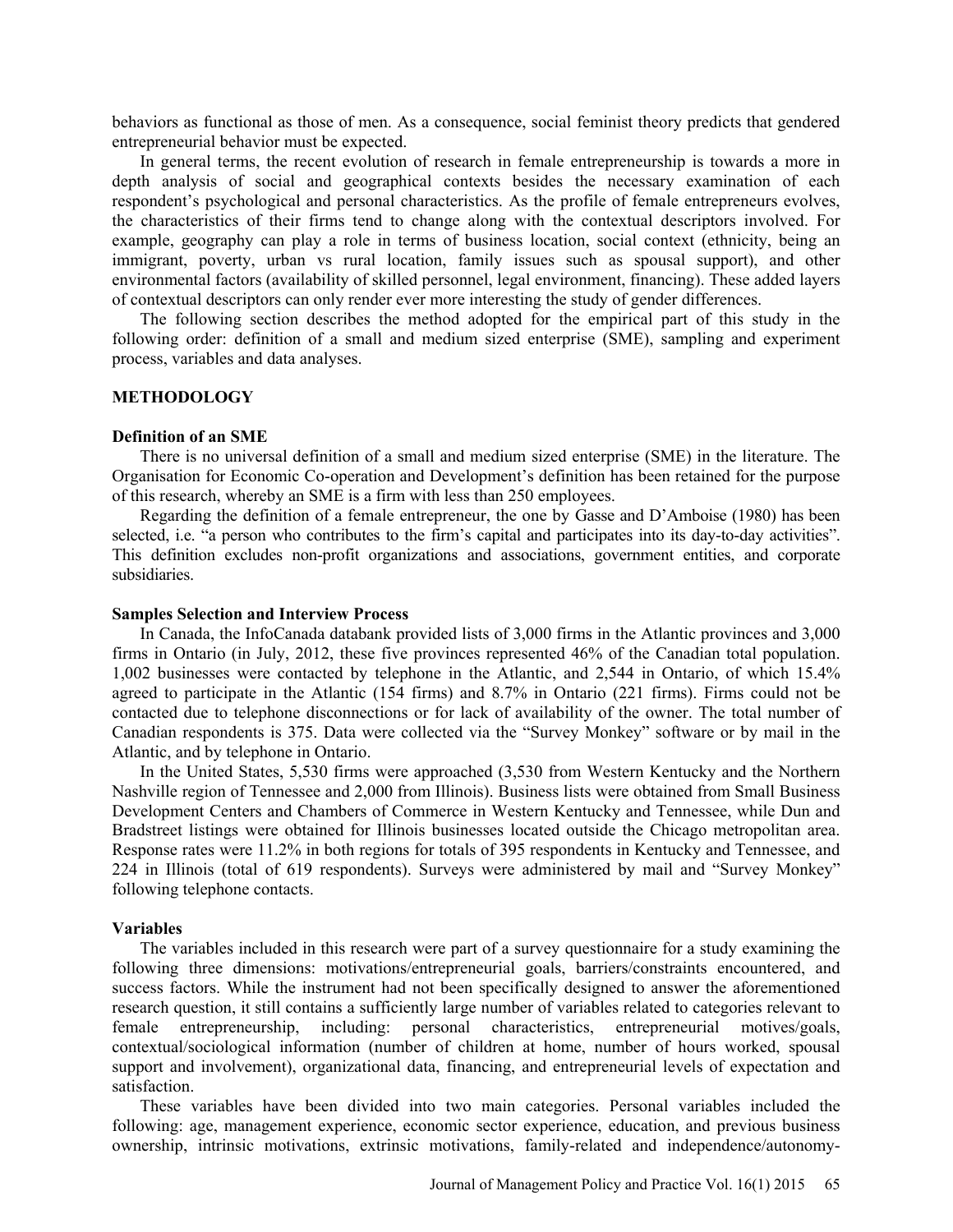related motives, number of hours worked, being in business by necessity, marital status, children at home, spousal support, and spousal financial contribution to family income. Organizational variables included the age of the firm, access to financing, number of shareholders/partners, city/community size, whether the firm had been founded by the owner or acquired, and which economic sector it belonged to (retail, manufacturing or services).

## **Data Analyses**

Statistical analyses were performed using the SPSS package after being coded at each of the participating institutions then sent to Western Kentucky University for integration, formatting, and final verification. The first set of statistics involved descriptive statistics (frequencies) and simple inferences such as differences between means and chi-square tests by gender. At a second stage, parametric analyses and tests were conducted, including Pearson correlations, linear regression analyses and principal component factorial analyses using the orthogonal varimax method.

The instrument used to measure entrepreneurial motivations is inspired by former research where instruments were developed and validated by Robichaud (2011). The scale measuring entrepreneurial motivations or objectives included 18 statements identified through a review of the literature and validated with qualitative interviews. A five-point Likert scale ranging from 1 as "unimportant" to 5 as "extremely important" was used to rate each of the 18 variables corresponding to these statements. Factors were retained in the principal component analysis according to the Kaiser criterion (eigenvalue >  $or = 1.00$ ). Only statements with a factor weighting equal or above 0.40 were retained. The factor analysis resulted in the following:

- The factor analysis provided groupings similar to those observed by Robichaud, McGraw and Roger (2001) and by Kuratko, Hornsby and Naffziger (1997). For both genders, four factors formed the final model: family security and well-being, extrinsic goals, independence and autonomy, and intrinsic goals.

- The four factors were composed of the same statements in both genders with one exception: the statement pertaining to creating someone's own job is part of the independence and autonomy factor for males, whereas it is part of the extrinsic factor among female respondents.

- The order of the factors differed between genders. Extrinsic goals rated first among female respondents (36.15% of explained variance), followed by independence and autonomy (9.39%), family security and well-being (8.89%), and intrinsic goals (6.07%). Among male respondents, independence and autonomy ranked as the first factor (39.94% of explained variance), followed by extrinsic goals (8.14%), intrinsic goals (7.88%) and family security and well-being (7.64%).

- The total percentage of explained variance was 60.5 for females, and 63.6 for males.

- A reliability analysis within SPSS provided Cronbach alpha coefficients between .74 and .83, indicating strong internal consistency. Nunnaly and Bernstein (1994) observed that, for an instrument composed of small scales including three to four statements, an alpha above .70 is satisfactory, indicating that component variables do measure the same construct.

The next step involved a linear regression aiming at observing the dependent relation of business performance indicators with respect to each independent variable. Both sales and number of employees were retained as the dependent variables. The literature contains abundant evidence of the use of these two variables to measure business performance (Lerner, Brush and Hisrich, 1997; Cliff, 1998; Brush and Vanderwerf, 1992). A correlation analysis was performed on the two dependent variables in order to ensure they were not highly correlated, which was the case (0.20), therefore justifying their inclusion in the analyses.

Incomplete data were not included in the analysis: given that variables were nominal, it would not have been appropriate to use variable means. A correlation analysis was performed on all variables prior to proceeding with the regression analysis. Two sets of variables appeared correlated above the acceptable threshold of 0.40. The age of the firm was correlated to the age of the entrepreneur, and marital status was correlated with spousal support. Therefore, only the variables age of the firm and spousal support were retained for the regression analysis out of these four variables. For all the other variables, there were no signs of multicollinearity within the data set.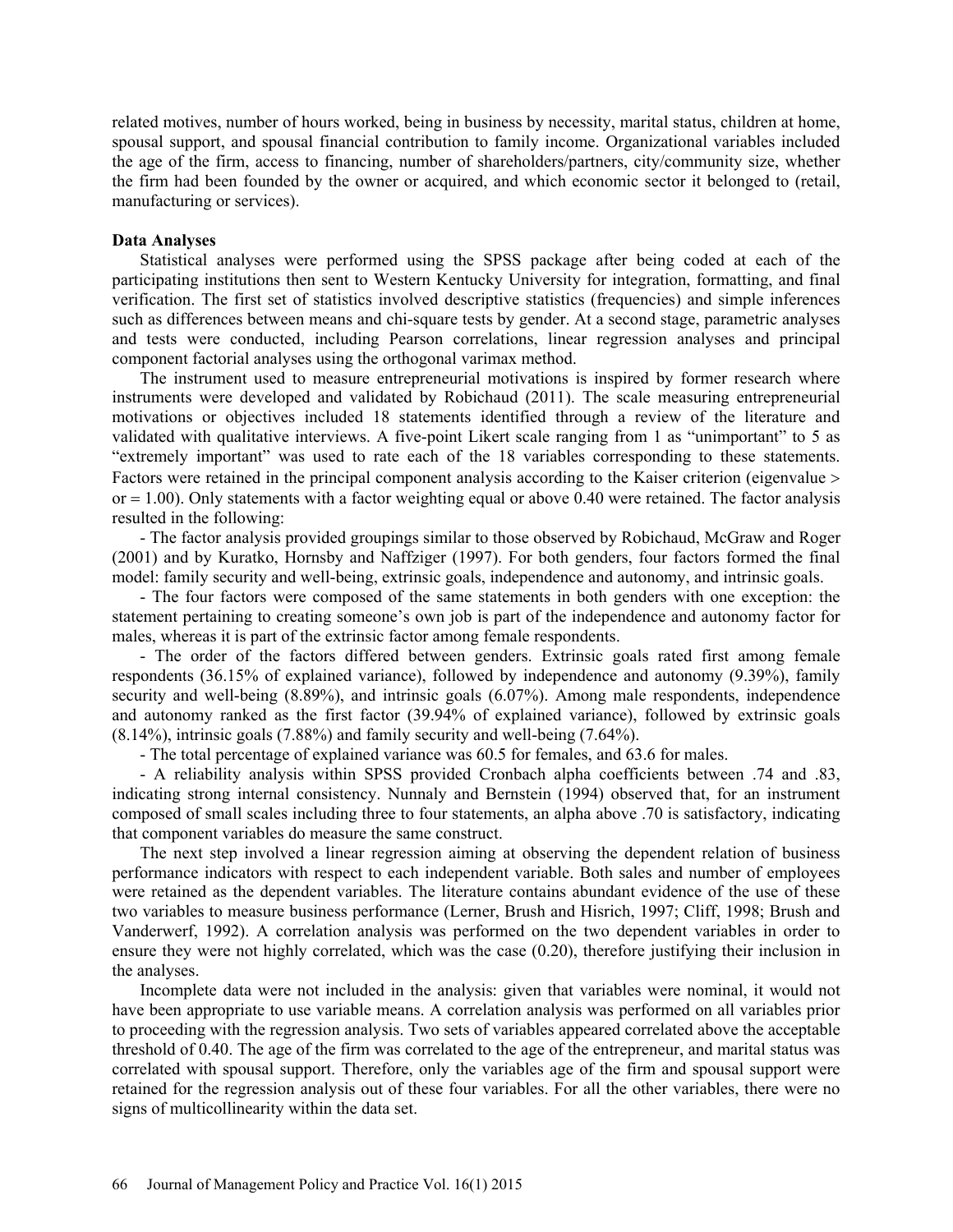Sample sizes for both females ( $n=265$ ) and males ( $n=670$ ) could be considered more than sufficient to proceed with statistical analyses. However, given the large number of independent variables, two series of regressions were conducted: at a first stage, all variables were included in the equation starting with personal variables followed by organizational variables. In a second stage, only those variables significantly contributing to the explanation of the model generated through the first stage were included in the regression equation. Included were those variables with a significant beta of 0.25 or less. The following discussion is based only on the results from the second stage of the regression analysis (Tables 2 and 3).

Finally, it is to be noted that a dummy variable called "Canada" was added to the regression analysis in order to take into account the differences between the two countries.

#### **RESULTS AND DISCUSSION**

#### **Respondents' Profile**

Table 1 presents the entrepreneurs' profile by gender. Male respondents were older (66 % above 50 years of age as compared to 58 % for female respondents), more educated (69 % of males had a postsecondary education, only 60 % of the females did), were more likely to be married or have a spouse (91% versus 84%), had more children under care (89% versus 84%), and worked more hours per week (37% of the males worked 56 hours or more, while 29% of the females did).

Female respondents had created their own business more often than males (74% versus 65%), but contributed less to family income than their spouse (16% of the males contributed from 61% to 100%, as compared to 4% of the female respondents).

There was no gender differences observed for the following personal variables: being in business by necessity, previous business ownership, management experience, economic sector experience, and spousal involvement in the business. In this latter case, it is important to observe that spouses make significant contributions (rated high or very high) to the business regardless of the entrepreneur's gender (81% of the spouses in the case of male entrepreneurs and 79% of the spouses in the case of female entrepreneurs).

Regarding organizational variables where there was a statistically significant difference, male-owned businesses were significantly more present within the manufacturing sector (21% versus 15%), they were older (41% of the male-owned firms had been in existence for more than 21 years, as compared to 25% for female-owned firms), and tended to have more owners/partners than female-owned firms (14% of male-owned firms had 3 owners or more, as compared to 6% for their female-owned counterparts).

Female-owned firms were smaller in terms of the number of employees (70% had 5 employees or less, compared to 54% of the male-owned firms) and sales (31% had sales under \$ 100,000, while 14% of male owned firms belonged to this category). Finally, no significant differences were observed between genders for the following organizational variables: city population where the firm was located, the firm's level of debt, and for belonging to the retail and services sectors.

#### **Regression Results**

Two regression analyses were performed, one for each gender. While revealing the explanatory variables of performance for female entrepreneurs, this approach also unveiled gender differences. Variables with low significance were eliminated in a first stage by keeping only those with a 0.25 significant beta criterion. This allowed the elimination of 6 to 12 variables depending on the model retained.

Independent variables were then submitted to a regression analysis as follows: personal variables were entered first (model 1), followed by organizational variables (model 2). Through the variation of the R-square, this process revealed the specific contribution of organizational variables to the explanation of the dependent variables, i.e. Sales and Number of employees.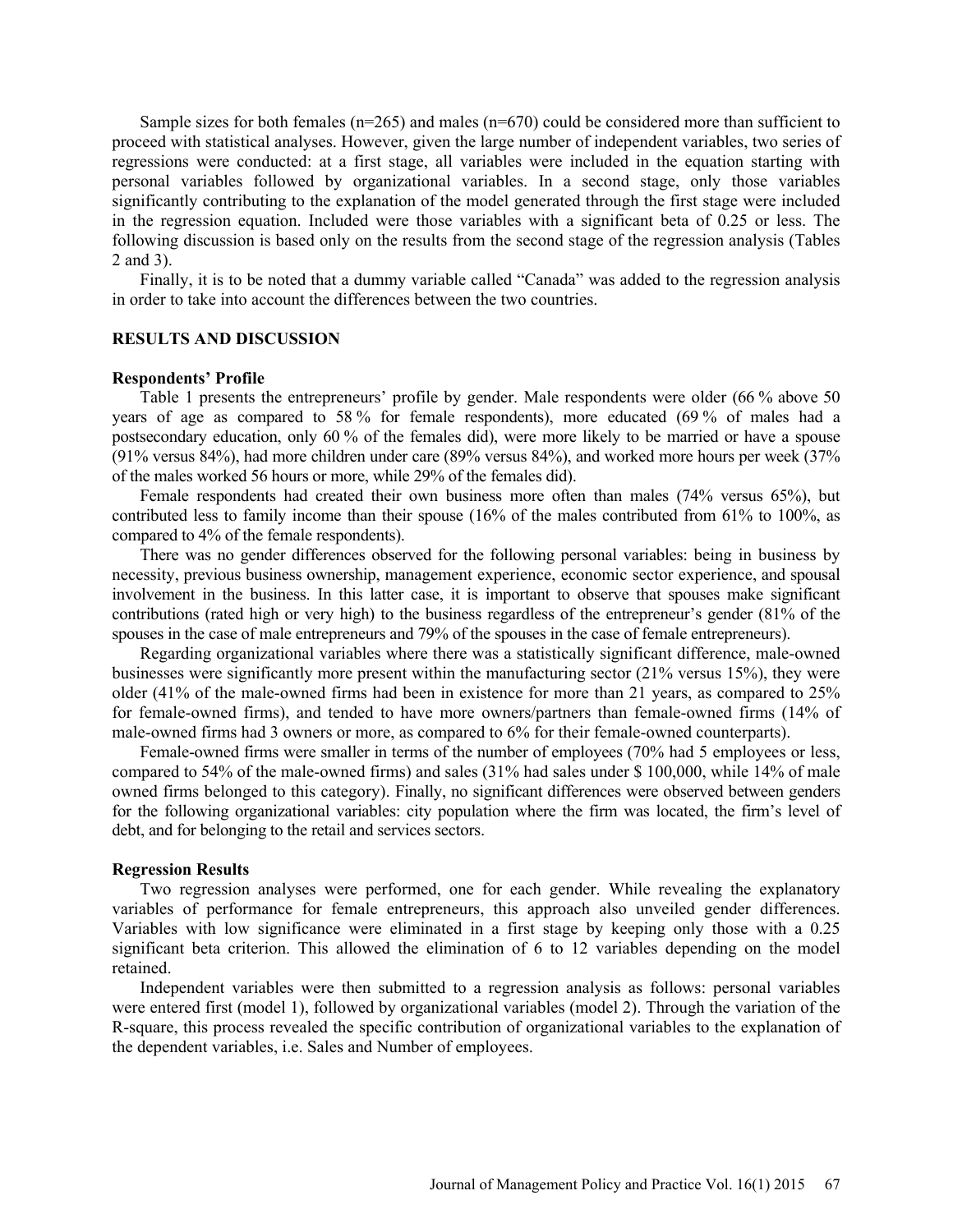| <b>Personal Characteristics</b> |          |                | <b>Organizational Characteristics</b> |          |        |  |
|---------------------------------|----------|----------------|---------------------------------------|----------|--------|--|
|                                 | Female % | Male %         |                                       | Female % | Male % |  |
| Age*                            |          |                | Population of the city                |          |        |  |
| 20 to 29 years                  | 1        | 1              | <b>Under 25,000</b>                   | 37       | 37     |  |
| 30 to 49 years                  | 41       | 33             | 25,000 to 100,000                     | 37       | 38     |  |
| $50 +$                          | 58       | 66             | Over 100,000                          | 26       | 25     |  |
| Education*                      |          |                | Sales***                              |          |        |  |
| High School (no diploma)        | 6        | $\overline{4}$ | Under \$100,000                       | 31       | 14     |  |
| High School (completed)         | 34       | 27             | \$100,001 to \$500,000                | 35       | 28     |  |
| College or university           | 60       | 69             | \$500,001 and over                    | 34       | 58     |  |
| degree                          |          |                |                                       |          |        |  |
| Married or living with          | 84       | 91             | Number of employees***                |          |        |  |
| spouse**                        |          |                | 1-5 employees                         | 70       | 54     |  |
| Children at home*               | 84       | 89             | 6-10 employees                        | 16       | 17     |  |
| Started for economic            | 26       | 25             | 11 employees and +                    | 14       | 29     |  |
| necessity                       |          |                |                                       |          |        |  |
| Has previously owned a          | 30       | 33             |                                       |          |        |  |
| firm                            |          |                |                                       |          |        |  |
| Past experience in current      |          |                | Economic sector                       |          |        |  |
| business sector                 |          |                | Retail and wholesale                  | 28       | 27     |  |
| None                            | 29       | 24             | Other Services                        | 53       | 48     |  |
| 1-5 years                       | 18       | 22             | Manufacturing*                        | 15       | 21     |  |
| 6-10 years                      | 19       | 20             |                                       |          |        |  |
| $11+ years$                     | 34       | 34             |                                       |          |        |  |
| Past management                 |          |                | Business formation mode               |          |        |  |
| experience                      | 39       | 38             | Founded by owner**                    | 74       | 65     |  |
| None                            | 19       | 24             | Bought*                               | 24       | 33     |  |
| 1-5 years                       | 19       | 15             | Inheritance or franchise              | 02       | 02     |  |
| $6-10$ years                    | 23       | 23             |                                       |          |        |  |
| $11+ years$                     |          |                |                                       |          |        |  |
| Spouse contribution to          |          |                | Age of the firm***                    |          |        |  |
| family income***                |          |                | $1-5$ years                           | 23       | 13     |  |
| None                            | 38       | 46             | $6-10$ years                          | 23       | 20     |  |
| $1\% - 25\%$                    | 11       | 19             | $11-20$ years                         | 29       | 26     |  |
| $26\% - 60\%$                   | 35       | 31             | $21+ \text{years}$                    | 25       | 41     |  |
| $61\% - 100\%$                  | 16       | 4              |                                       |          |        |  |
| Spouse's support                |          |                | Number of owners**                    |          |        |  |
| Very low - low                  | 8        | 6              | 1                                     | 63       | 60     |  |
| Medium                          | 13       | 13             | $\overline{c}$                        | 31       | 26     |  |
| Substantial - very              | 79       | 81             | $3+$                                  | 6        | 14     |  |
| substantial                     |          |                |                                       |          |        |  |
| Weekly hours worked*            |          |                | Difficulty in obtaining               |          |        |  |
| $0 - 20$                        | 10       | 6              | funding                               |          |        |  |
| $21 - 40$                       | 27       | 22             | None or limited difficulty            | 47       | 48     |  |
| $41 - 55$                       | 34       | 35             | A certain difficulty                  | 23       | 23     |  |
| $56 +$                          | 29       | 37             | Important or very important           | 30       | 29     |  |
|                                 |          |                | difficulty                            |          |        |  |

**TABLE 1 SAMPLE PROFILE BY GENDER (FEMALE : N=265, Male : N=670)** 

\*p<0.05; \*\*p<0.01; \*\*\*p<0.001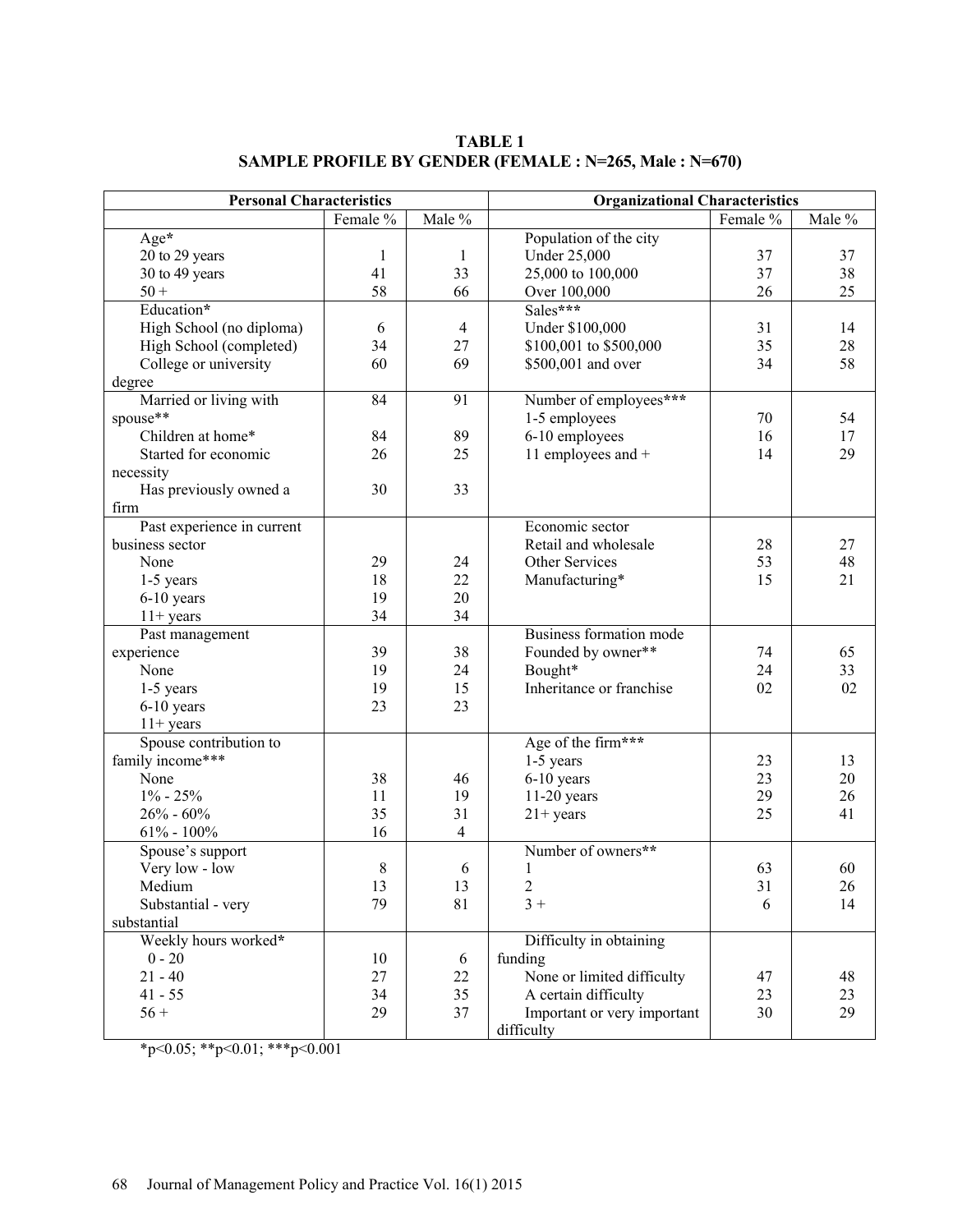Regression results for female entrepreneurs appear in table 2, those for males in table 3. The F statistic at the bottom of the tables shows that both regression models were statistically significant  $(p<0.001)$ , except for the Number of employees dependent variable in the case of females, where models 1 and 2 were statistically significant at lower levels  $(p<0.1$  and  $p<0.01$  respectively).

Three independent variables explained performance as measured by the two dependent variables regardless of gender: Spouse contribution to family income, Number of owners, and Age of the firm. The negative relation observed with the first variable indicates that the lower the spouse contribution to family income, the higher are sales and the number of employees. Moreover, firm performance is higher when the number of owners is greater and the firm older. Similar results were reported by Robichaud, Zinger and LeBrasseur (2007).

Examining the independent variables explaining Sales and Number of employees, the Family security and well-being factor is negatively related to performance in the case of female entrepreneurs only. This means that best performing female entrepreneurs are those who are the least oriented towards satisfying this motive or goal. It suggests that women who are less preoccupied by family responsibilities are more successful in business and can spend more time with their firm. To the contrary, the Independence and autonomy variable presents a similar negative relation to performance for men, thus suggesting that pursuing such a goal makes them less successful in business.

Finally, in the case of women, a number of independent variables explained one or the other of the dependent performance variables. For example, the number of hours worked, belonging to the retail sector or to the manufacturing sector, having created or acquired the business and the size of the city or community where the firm was located obtained statistically significant scores when sales were the dependent variable. This suggests that female-owned businesses' sales increase when their owner spend more hours working. The most performing firms were those within the retail and manufacturing sectors that were purchased rather than started by the current owner. Firms located in larger cities also tended to perform better than those located in smaller centers. The necessity variable is the only other personal variable which is part of the significant explanatory model when the number of employees is the dependent variable (with the exception of the number of owners and the age of the firm as reported in the earlier part of the result section above). Results pertaining to the number of employees as the dependent variable showed that female entrepreneurs who succeed best in business were not obliged to start their business for economic reasons such as the lack of sufficient income.

For what regards men, a similar significant relation was found for the necessity and the number of hours worked variables as explanatory of performance, but this time with sales as the dependent variable. Extrinsic motivations and education also showed statistical significance in both models where sales were the dependent variable. The more men were educated and pursued monetary goals and the higher were the sales achieved by their firms. These two variables were not significant for the female sample, in the case of the education variable; it was dropped after the first round of testing.

Spousal support also appeared as important, but only for male entrepreneurs. This variable was significant for both dependent variables models, sales and number of employees. This is to be interpreted as an indication that male entrepreneurs relied more on the support of their spouses than female entrepreneurs did.

#### **CONCLUSION**

Results of this study generally confirm those observed in the literature. For example, women were more involved than men in services (53%) and less involved in manufacturing (15%), they started (74%) and operated their business alone more often (63%), and their firm was often smaller in terms of sales and workforce. Conversely, they had as much experience in their current business sector as men (34% has over 11 years' experience) and had several years of business experience (77% of their firms had been in operation for over 6 years).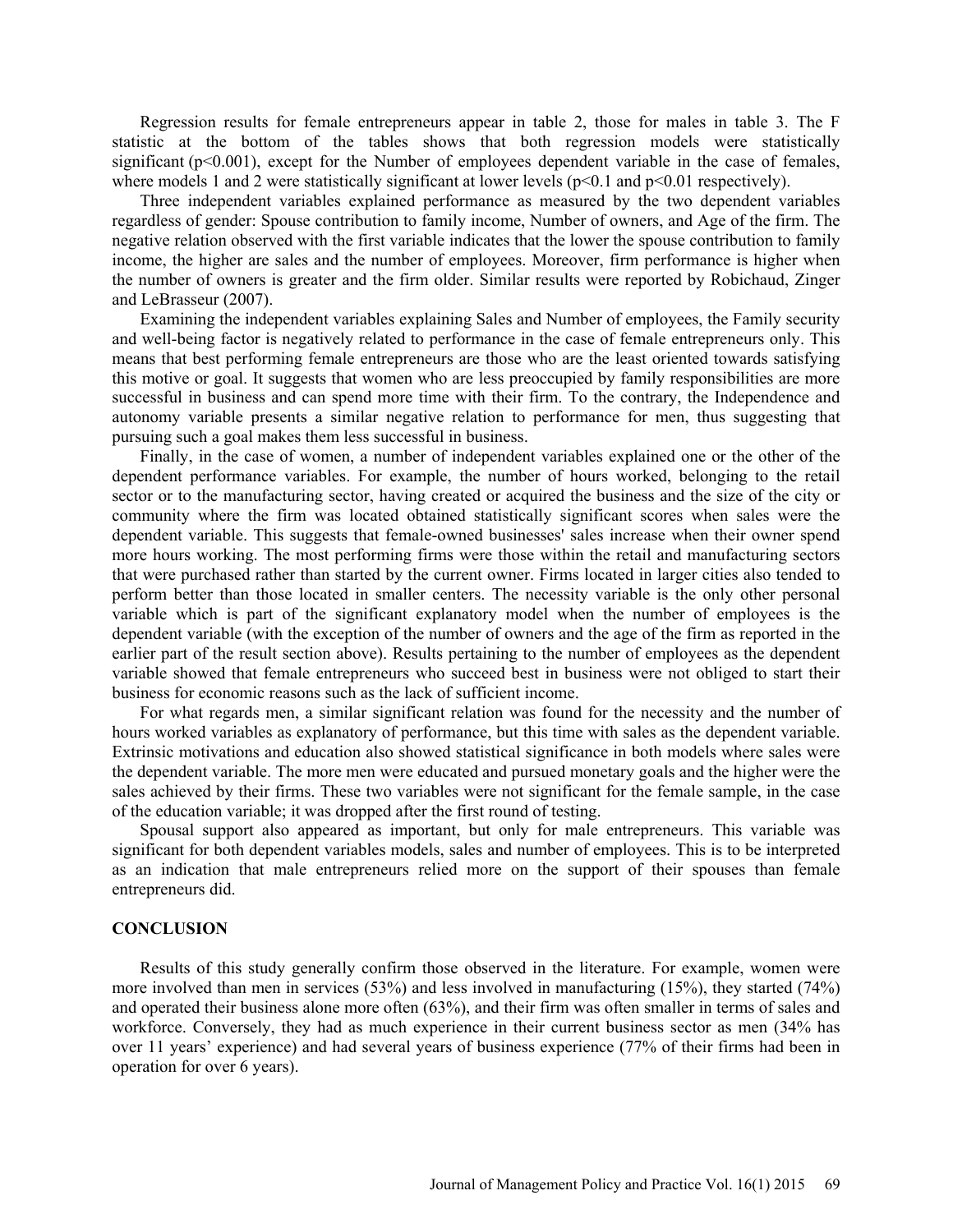|                              | <b>Sales</b>         |                      |                              | <b>Employee Numbers</b> |                                           |
|------------------------------|----------------------|----------------------|------------------------------|-------------------------|-------------------------------------------|
| <b>Independent Variables</b> | Model 1 <sup>a</sup> | Model 2 <sup>a</sup> | <b>Independent Variables</b> |                         | Model 1 <sup>ª</sup> Model 2 <sup>ª</sup> |
| Extrinsic goals              | $0.142**$            | 0.096                |                              |                         |                                           |
| Independence and             |                      |                      |                              |                         |                                           |
| autonomy                     | $-0.110$             | $-0.018$             |                              |                         |                                           |
| Family security and          |                      |                      | Family security and          |                         |                                           |
| well-being                   | $-0.160**$           | $-0.187***$          | well-being                   | $-0.143*$               | $-0.181**$                                |
| Management experience        | $-0.126$             | $-0.158**$           |                              |                         |                                           |
| <b>Business sector</b>       |                      |                      | <b>Business sector</b>       |                         |                                           |
| experience                   | $-0.186**$           | $-0.100$             | experience                   | $-0.099$                | $-0.168$                                  |
| <b>Started for business</b>  |                      |                      | <b>Started for business</b>  |                         |                                           |
| necessity                    | $-0.123*$            | $-0.062$             | necessity                    | $-0.161**$              | $-0.137*$                                 |
| Weekly hours worked          | $0.165**$            | $0.135**$            |                              |                         |                                           |
| Spouse contribution to       |                      |                      | Spouse contribution to       |                         |                                           |
| family income                | $-0.230***$          | $-0.195***$          | family income                | $-0.152**$              | $-0.116*$                                 |
| Spouse's support             | $0.182**$            | 0.105                | Spouse's support             | 0.013                   | 0.026                                     |
|                              |                      |                      | Children at home             | 0.070                   | 0.064                                     |
| Canada                       |                      | 0.005                | Canada                       | $-0.002$                | 0.001                                     |
| Retail sector                |                      | $0.254***$           |                              |                         |                                           |
| Manufacturing sector         |                      | $0.219***$           |                              |                         |                                           |
| Founded /bought              |                      | $0.272***$           |                              |                         |                                           |
| Population of the city       |                      | $0.111*$             | Population of the city       |                         | 0.095                                     |
| Number of owners             |                      | $0.238***$           | Number of owners             |                         | $0.122*$                                  |
| Age of the firm              |                      | $0.125*$             | Age of the firm              |                         | $0.245***$                                |
|                              |                      |                      | Difficulty in obtaining      |                         |                                           |
|                              |                      |                      | funding                      |                         | 0.032                                     |
| $R^2$                        | 0.20                 | 0.408                | $R^2$                        | 0.064                   | 0.15                                      |
| $R^2$<br>Variation           |                      | 0.208                | $R^2$ Variation              |                         | 0.086                                     |
| F                            | 3.946****            | $6.492***$           | F                            | $1.791*$                | 2.715***                                  |
| Df                           | 10                   | 16                   | Df                           | 7                       | 11                                        |

## **TABLE 2 REGRESSION RESULTS – FEMALE RESPONDENTS**

ª standardized beta coefficients reported

 $*p<0.10$ ;  $*p<0.05$ ;  $**p<0.01$ ;  $***p<0.001$ 

Regarding whether personal and organizational characteristics explain the smaller size of femaleowned firms as compared to male-owned businesses, a number of elements were found to shed some light on the issue. The contribution of the spouse to family income was an important contributor to the firm's performance in terms of sales and workforce numbers. This is consistent with results obtained by St-Cyr and Gagnon (2004), where the lack of income on the part of the spouse contributed to pressure the female entrepreneur into filling the void in order to maintain an acceptable family lifestyle. It was also suggested that a spouse whose income is limited might have more time available to help with family responsibilities, thereby allowing more time to the entrepreneur for her business.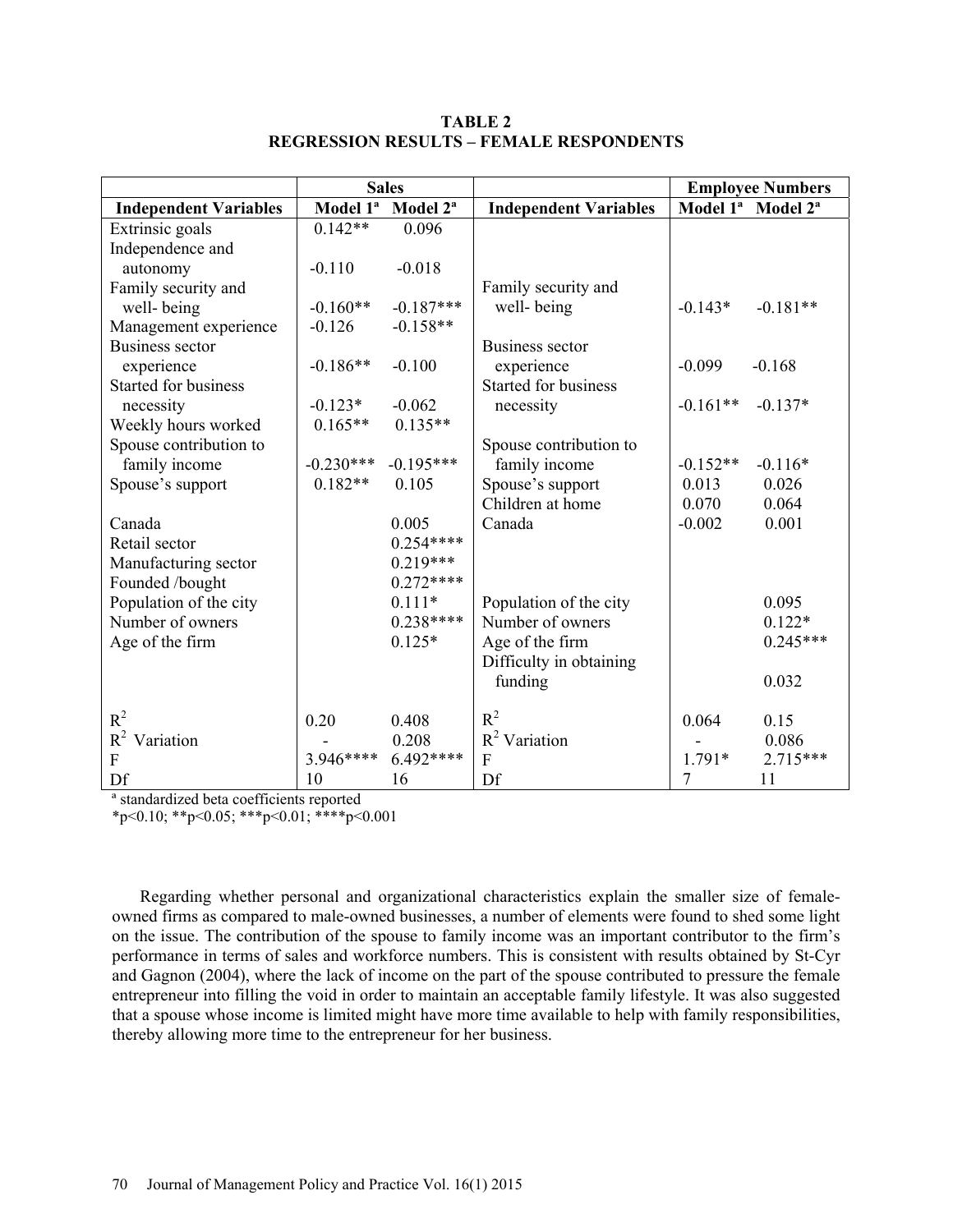|                              | <b>Sales</b>          |                                           |                              | <b>Employee Numbers</b> |                                           |
|------------------------------|-----------------------|-------------------------------------------|------------------------------|-------------------------|-------------------------------------------|
| <b>Independent Variables</b> |                       | Model 1 <sup>ª</sup> Model 2 <sup>ª</sup> | <b>Independent Variables</b> |                         | Model 1 <sup>ª</sup> Model 2 <sup>ª</sup> |
| Extrinsic goals              | $0.130***$            | $0.107**$                                 |                              |                         |                                           |
| Independence and             |                       |                                           | Independence and             |                         |                                           |
| autonomy                     | $-0.105***$           | $-0.084**$                                | autonomy                     | $-0.122***$             | $-0.112***$                               |
|                              |                       |                                           | Family security and          |                         |                                           |
|                              |                       |                                           | well-being                   | $-0.077*$               | $-0.078*$                                 |
| Intrinsic goals              | $-0.059$              | $-0.042$                                  | Intrinsic goals              | $-0.070$                | $-0.068$                                  |
| Previously owned a firm      | $-0.057$              | $-0.043$                                  |                              |                         |                                           |
|                              |                       |                                           | Management experience        | 0.063                   | $0.088*$                                  |
|                              |                       |                                           | <b>Business sector</b>       |                         |                                           |
|                              |                       |                                           | experience                   | $0.107**$               | $0.111**$                                 |
| Started for business         |                       |                                           |                              |                         |                                           |
| necessity                    | $-0.135***$           | $-0.089**$                                |                              |                         |                                           |
| Weekly hours worked          | $0.138***$            | $0.145***$                                |                              |                         |                                           |
| Spouse contribution to       |                       |                                           | Spouse contribution to       |                         |                                           |
| family income                | $-0.206**** -0.120**$ |                                           | family income                | $-0.128***$             | $-0.098**$                                |
| Spouse's support             | 0.069                 | $0.080*$                                  | Spouse's support             | $0.108**$               | $0.099**$                                 |
| Children at home             | 0.038                 | 0.031                                     |                              |                         |                                           |
| Education                    | $0.097**$             | $0.120***$                                | Education                    | 0.068                   | 0.067                                     |
| Canada                       | $-0.247***$           | $-0.191***$                               | Canada                       | $-0.079$                | $-0.022$                                  |
| Manufacturing sector         |                       | $0.131***$                                |                              |                         |                                           |
| Founded/bought               |                       | $0.130***$                                |                              |                         |                                           |
| Population of the city       |                       | 0.069                                     |                              |                         |                                           |
| Number of owners             |                       | $0.086**$                                 | Number of owners             |                         | $0.075*$                                  |
| Age of the firm              |                       | $0.176***$                                | Age of the firm              |                         | $0.098**$                                 |
|                              |                       |                                           | Difficulty in obtaining      |                         |                                           |
|                              |                       |                                           | funding                      |                         | 0.049                                     |
|                              |                       |                                           |                              |                         |                                           |
| $R^2$                        | 0.206                 | 0,262                                     | $R^2$                        | 0.082                   | 0.110                                     |
| $R^2$<br>Variation           |                       | 0.056                                     | $R^2$ Variation              |                         | 0.028                                     |
| F                            | 11.032**** 9.832****  |                                           | F                            | 5.090****               | 4.268***                                  |
| Df                           | 11                    | 16                                        | Df                           | 9                       | 13                                        |

**TABLE 3 REGRESSION RESULTS – MALE RESPONDENTS** 

ª standardized beta coefficients reported

 $*p<0.10$ ;  $*p<0.05$ ;  $**p<0.01$ ;  $***p<0.001$ 

Another related variable was the level of support provided by the spouse, which appeared as less important for women as compared to men. This could be due to the fact that women tend to be more socialized into balancing work and family responsibilities as compared to men in North American societies. Brush (1992) suggested that women tend to consider their firm as a network of relationships rather than a strictly economic entity, which is more often the case with males. For Brush, female entrepreneurs' networks include family, community, as well as business stakeholders, all being part of day-to-day life. As a result, work and family responsibilities must be balanced without necessarily depending on help from a spouse (Sheldon 2006). On the other hand, studies by Robichaud, Zinger and LeBrasseur (2007) and Fairlie and Robb (2009) found that spousal support was important in explaining the performance of male-owned firms.

Regarding female entrepreneurial goals, firm growth was directly negatively associated to family goals (contrarily to independence and autonomy among males). The pursuit of family goals (e.g. being closer to children) prevented female entrepreneurs from spending more time with their business. Ferguson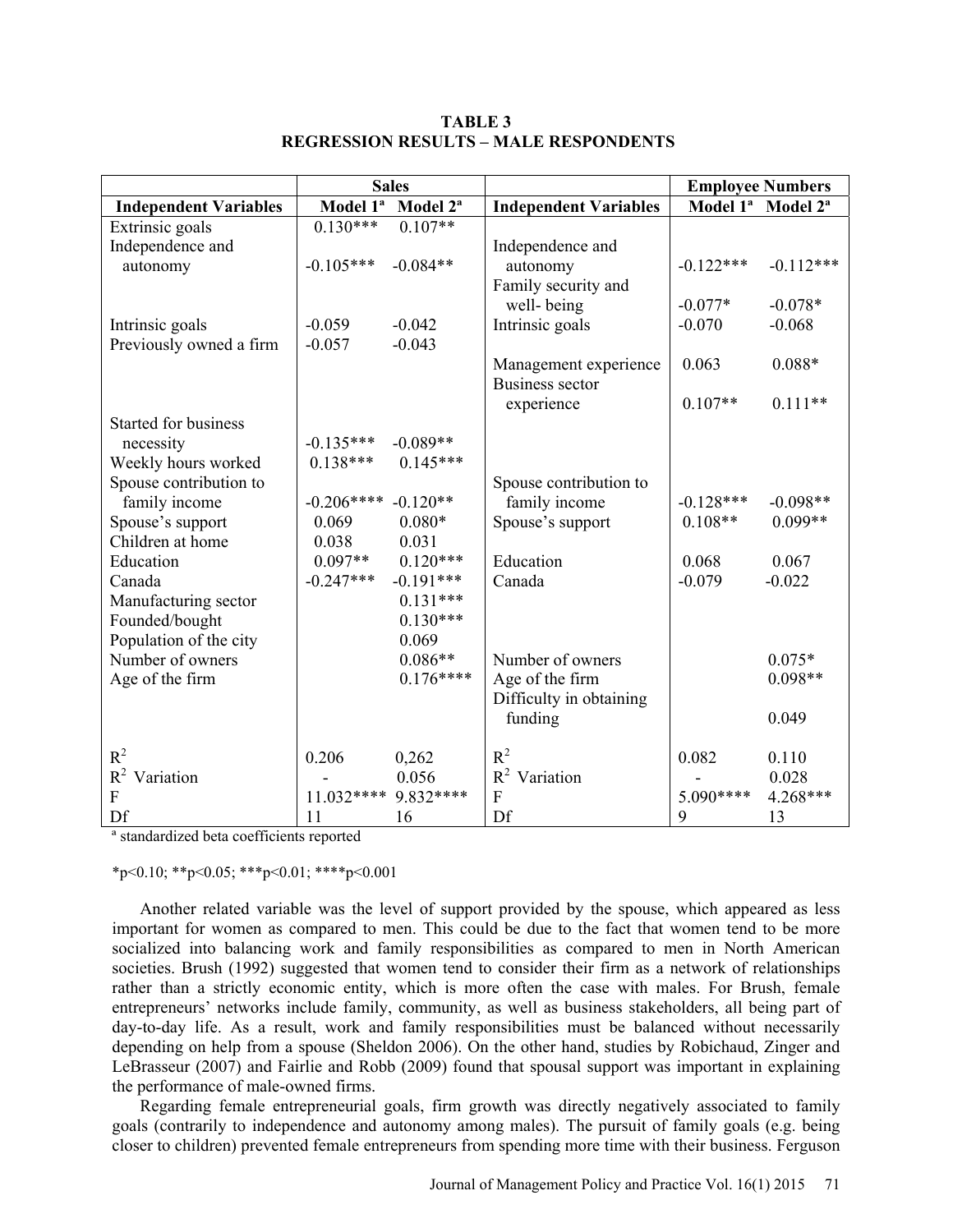et Durup (1997) support this finding by pointing out that family and company responsibilities are a source of additional pressure for business women. This added pressure translates into a lack of time and energy to perform all the necessary business activities (such as reflecting about financial problems and setting priorities), a lack of social life and involvement in networks, as well as family pressure to become more available. Moreover, given that the number of hours worked within the business was an important explanatory variable among female entrepreneurs inasmuch as among males (when sales were entered as the dependent variable), it can easily be understood that pursuing family goals could damage femaleowned business performance.

Unexpectedly, access to financing was not a major issue for female entrepreneur respondents in this study. Discrimination against women on the part of financial institutions has been cited quite frequently by scholars as part of the evidence explaining why female-owned firms might underperform. One interpretation for the discrepancy could be the relatively high average age of female entrepreneurs in the sample, as older women would normally tend to be more creditworthy than younger ones. Another explanation that has been proposed is that female entrepreneurs do not have the same expectations and attitudes their male counterparts have, and therefore tend to behave differently: these differences may result from discrimination as well as other factors (U.S. Department of Commerce, 2010).

Regarding the relative importance of personal versus organizational variables, the latter appeared as important as personal variables in explaining performance relative to women. For the sales dependent variable, the R-square value increased from 20% to 41% when organizational variables were included in the regression: this increase shows that organizational variables explained over 50% of the total variance of the sales dependent variable. For the regressions where the number of employees was the dependent variable, the increase of the R-square was from 6.4% to 15% when organizational variables were added, thus explaining almost 60% of the variance of the dependent variable.

Regressions conducted with the male entrepreneur sample revealed a reversed situation, where personal variables explained a higher proportion of the variance: when sales were the dependent variable, personal variables explained 20% of the total variance, while organizational variables added only 6% to the R-square, for a total of 26% of explained variance. For the regressions where the number of employees was the dependent variable, the increase of the R-square was only equal to 3% when organizational variables were added.

While this research was not aimed at explaining the relative importance of personal versus organizational variables, the statistical evidence obtained suggests that diverging influences are involved between genders. It would be of interest to explore this phenomenon further within future research projects.

Finally, limitations to this research reside in the choice of variables included in the questionnaire, as well as the external validity of the results given that specific regions were sampled within the countries.

# **ENDNOTES**

- 1. The research team thanks the Certified General Accountants of Canada (CGA) for their financial support.
- 2. Institutions involved in this study are members of an international consortium on entrepreneurship aiming at increasing students' awareness towards entrepreneurship.
- 3. The DIANA project was launched in 1999. It brings together a community of researchers whose objective is to improve the understanding of the female entrepreneurship phenomenon in the United States and in the world.

# **REFERENCES**

- Anna, A.L., Chandler, G.N., Jansen, E. & Mero, N.P. (2000). Women Business Owners in Traditional and Non-Traditional Industries. *Journal of Business Venturing*, 15, (3), 279-303.
- Bardasi, E., Sabarwal, S. & Terrell, K. (2011). How do Female Entrepreneurs Perform? Evidence from Three Developing Regions. *Small Business Economics*, 37, 417-441. DOI 10.1007/s11187-011- 9374-z.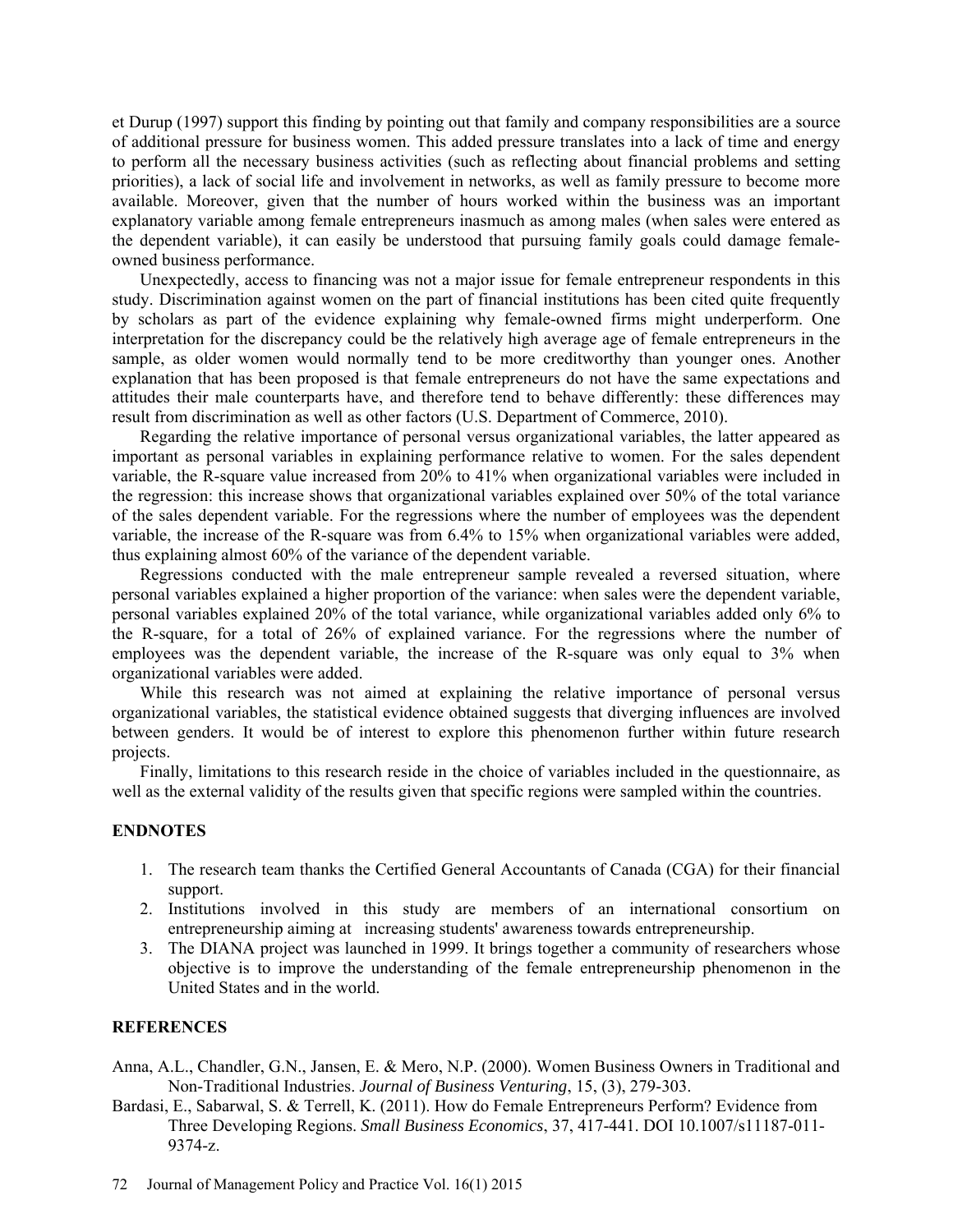- Bishop, P. & Deason C. (2013). A Phenomenological Exploration of the Mentoring Experiences of Women Business Owners in Central Florida. *Journal of Women's Entrepreneurship and Education,* (10/2013), 3, (4), 28-50.
- Brush, C.G. (1992). Research on Women Business Owners : Past Trends, A New Perspective and Future Directions. *Entrepreneurship Theory and Practice*, 16, (4), 5-30.
- Brush, C.G. & Vanderwert, P.A. (1992). A Comparison of Methods and Sources for Obtaining Estimates of New Venture Performance . *Journal of Business Venturing*, 7, (2), 157-170.
- Brush, C.G., Carter, N.N., Gatewood, E.J., Greene, P.G. & Hart, M.M. (2009). Growth-Oriented Women Entrepreneurs and Their Businesses. *International Entrepreneurship Management Journal*, 5,117-120.
- Cachon, J.-C., & Carter, S. (1989). Self-Employed Females and the Workforce: Some Common Issues Across the Atlantic. *Journal of Small Business and Entrepreneurship* 6, (4), 20-31.
- Cadieux, A.D., Lorrain, J. & Hugron, P. (2002). La succession dans les entreprises familiales dirigées par les femmes: une problématique en quête de chercheurs. *Revue internationale P.M.E.*, 15, (1), 115-130.
- Carter, S., Anderson, S. & Shaw, E. (2001). Women's Business Ownership: A Review of the Academic, Popular and Internet Literature. *Report to the Small Business Service,*United Kingdom.
- Carter, S. & Cannon, T. (1992). *Women as Entrepreneurs*, London: Academic Press.
- Carter, S. & Rosa, P. (1998). The Financing of Male- and Female-Owned Businesses. *Entrepreneurship and Regional Development*, 10, (3), 225-241.
- Chabaud, D. & Lebegue, T. (2013). Femmes dirigeantes en PME: Bilan et perspectives. *Revue Interdisciplinaire Management et Humanisme*, 7 (mai/juin/juillet), 43-60.
- Cliff, J.E. (1998). Does One Size Fit All? Exploring the relationship between attitudes towards growth, gender and business size. *Journal of Business Venturing*, 13, (6), 523-542.
- Cole, R.A. & Mehran, H. (2009). Gender and the Availability of Credit to Privately Held Firms: Evidence from the Surveys of Small Business Finances. *Federal Reserve Bank of New York Staff Report,* 383.
- Coleman, S. (2000). Access to capital and terms of credit: a comparison of men and women-owned small businesses. *Journal of Small Business Management*, 38, (3), 37-52.
- CWBR. (2005). Center for Women's Business Research. http://www.cfwbr.org/topfacts.htlm#characteristics\_of\_women\_business\_owners.
- Daigneault, C. (2012). Gaps and Barriers to Business Growth for Women eEntrepreneurs in British Columbia. *Honours Research Report presented to Women's Enterprise Centre*.
- Davis, A.E., & Shaver, K.G. (2012). Understanding Gendered Variations in Business Growth Intentions Across the Life Course. *Entrepreneurship Theory and Practice*, 36, (3), 495-512.
- DeMartino, R., & Barbato, R. (2003). Differences between women and men MBA entrepreneurs: Exploring family flexibility and wealth creation as career motivators. *Journal of Business Venturing,* 18, 815-832.
- Du Rietz, A. & Henrekson, M. (2000). Testing the female underperformance hypothesis. *Small Business Economics,* 14, (1), 1-10.
- Entrepreneurship Research Association (GERA). (2013). *Global Entrepreneurial Monitor 2013 Women's Report.*
- Fairlie, W. & Robb, M.A. (2009). Gender Differences in Business Performance: Evidence from the Characteristics of Business Owners Survey. *Small Business Economics*, 33, (4), 375-395.
- Ferguson, F.E. & Durup, J.R. (1997). Work-Family Conflict and Entrepreneurial Women: A Literature Review. *Journal of Small Business and Entrepreneurship*, 14, (1), 30-51.
- Filion, L., Riverin, J., Vertinsky, N.I. & Muzyka, D.F. (2004). *Global Entrepreneurship Monitor Canadian National Report,* Montreal, Quebec: HEC.
- Fischer, E.M., Reuber, A.R. Reuber & Dyke, L.S. (1993). A Theoretical Overview and Extension of Research on Sex, Gender and Entrepreneurship. *Journal of Business Venturing,* 8, (2), 151-168.
- Fondation de l'entrepreneurship. (2013). Les entrepreneurs québécois font-ils preuve d'audace? *Indice entrepreneurial Québécois.*
- Fuller-Love, N. (2008). Female Entrepreneurship, in Galindo, M.A., Guzman, J. & Ribeiro, D. (Eds).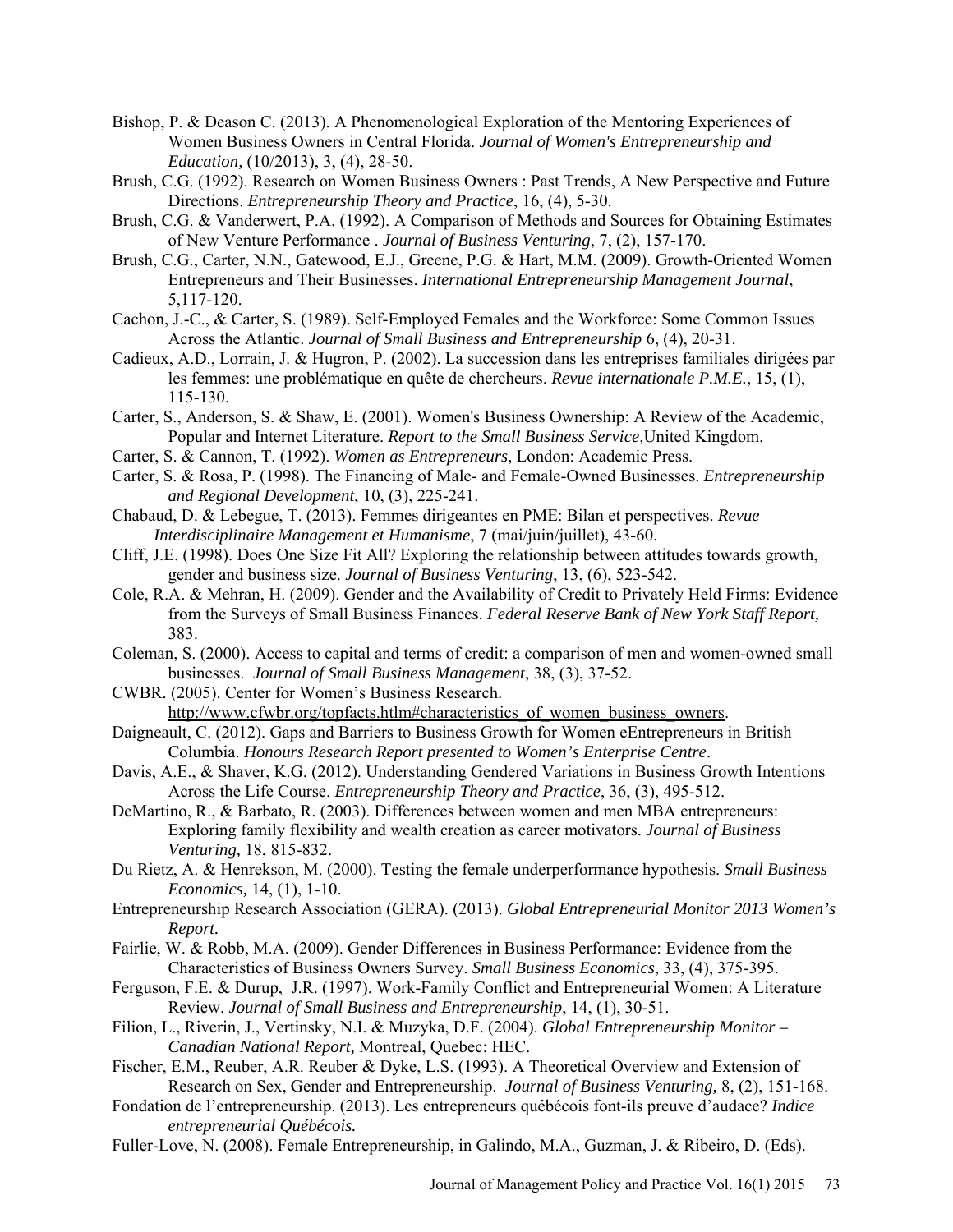*Entrepreneurship and Business – A Regional Perspective,* Springer, 291-308.

- Gasse, Y. & D'Amboise, G. (1980). Identification des difficultés managériales et des facteurs de succès dans les P.M.E. québécoises: une proposition de recherche, document spécial. *Faculté des sciences de l'administration, Université Laval, Québec*, 34-80.
- Gupta, V.K., Turban, D.B., & Pareek, A. (2013). Differences Between Men and Women in Opportunity Evaluation as a Function of Gender Stereotypes and Stereotype Activation. *Entrepreneurship Theory and Practice*, 37,(4), 771-788.
- Gurley-Calvez, T., Harper, K. & Biehl, A. (2009). U.S. Small Business Administration. *Self-Employed Women and Time Use*. Contract no SBAHQ 07-M-0409. Accessed June 16, 2014. http://archive.sba.gov/advo/research/rs341tot.pdf
- Hughes, K.D., Jennings, J.E., Brush, C., Carter, S. & Welter, F. (2012). Extending Women's Entrepreneurship Research in New Directions. *Entrepreneurship Theory and Practice*, 36, (3), 429-441.
- Jung, O. (2010). Industry Canada. Small Business and Tourism Branch. Ottawa, ON. *Financing Profile: Women Entrepreneurs.*
- Kelley, D.J., Brush, C.G., Greene, P.G. & Litovsky, Y. (2013). *Global Entrepreneurship Monitor 2012 Women's Report*. Accessed June 17, 2014. http://www.babson.edu/Academics/centers/blank-center/global research/gem/Documents/GEM%202012%20Womens%20Report.pdf
- Kuratko, D.F., Hornsby, J.S. & Naffziger, D.W. (1997). An Examination of Owner's Goals in Sustaining Entrepreneuriat. *Journal of Small Business Management*, 35, (1), 24-33.
- Kwong, C., Jones-Evans, D. & Thompson, P. (2012). Differences in Perceptions of Access to Finance Between Potential Male and Female Entrepreneurs: Evidence from the UK. *International Journal of Entrepreneurial Behaviour & Research*, 18, (1), 75-97.
- Lee, S.S., Stearns, T.M., Osteryoung, J.S. & Stephenson, H.B. (2009). A Comparison of the Critical Success Factors in Women-Owned Business Between the United States and Korea. *International Entrepreneurship Management Journal*, 5, 259-270.
- Lerner, M., Brush, C.G. & Hisrich, R. (1997). Israeli Women Entrepreneurs: An Examination of Factors Affecting Performance. *Journal of Business Venturing*, 13, (4), 315-339.
- Loscoco,K. & Robinson, J. (1991). Barriers to Women's Small Business Success in the United States.  *Gender and Society*, 5, (4), 511-531.
- Marlow, S. & Patton, D. (2005). All Credit to Men? Entrepreneurship, Finance, and Gender. *Entrepreneurship: Theory and Practice*, 29, (6), 717–735.
- McGrath, E., Cohoon, J., Wadhwa, V. & Mitchell, L. (2010). The Anatomy of an Entrepreneur: Are Successful Women Entrepreneurs Different from Men? Kansas City, MO: *Ewing Marion Kauffmann Foundation of Entrepreneurship*. Accessed June 19, 2014. http://www.kauffman.org/~/media/kauffman\_org/research%20reports%20and%20covers/2009/07 /successful\_women\_entrepreneurs\_510.pdf
- Menzies, T.V., Diochon, M. & Gasse, Y. (2004). Examining Venture-Related Myths Concerning Women Entrepreneurs. *Journal of Developmental Entrepreneurship,* (August) 9, 89-107.
- Minniti, M., Arenius, P. & Langowitz, N. (2005). Center for Women's Leadership at Babson College, Babson Park. *Global Entrepreneurship Monitor - 2005 Report on Women and Entrepreneurship*.
- Moore, D. P. (2004). The Entrepreneurial Woman's Career Model: Current Research and a Typological Framework. *Equal Opportunities International*, 23, 78-98.
- Morris, M.H., Miyasaki, N.N., Watters, C.E. & Coombes, S.M. (2006). The Dilemma of Growth: Understanding Venture Size Choices of Women Entrepreneurs. *Journal of Small Business Management,* 44, (2), 221-244.
- Nunnally, J.C. & Bernstein, I.H. (1994). *Psychometric Theory*, Third Edition. New York: McGraw-Hill. OECD. (2013). Entrepreneurship at a Glance 2013. *OECD publishing.*
- Orser, B.J. (chair). (2011). *Task Force for Womens' Business Growth*. University of Ottawa. Accessed June  $20^{th}$ ,  $2014$ .

http://sites.telfer.uottawa.ca/womensenterprise/files/2014/06/taskforce-report-2011.pdf. Orser, B.J. & Hogarth-Scott, S. (2002). Opting for Growth: Gender Dimensions of Choosing Enterprise